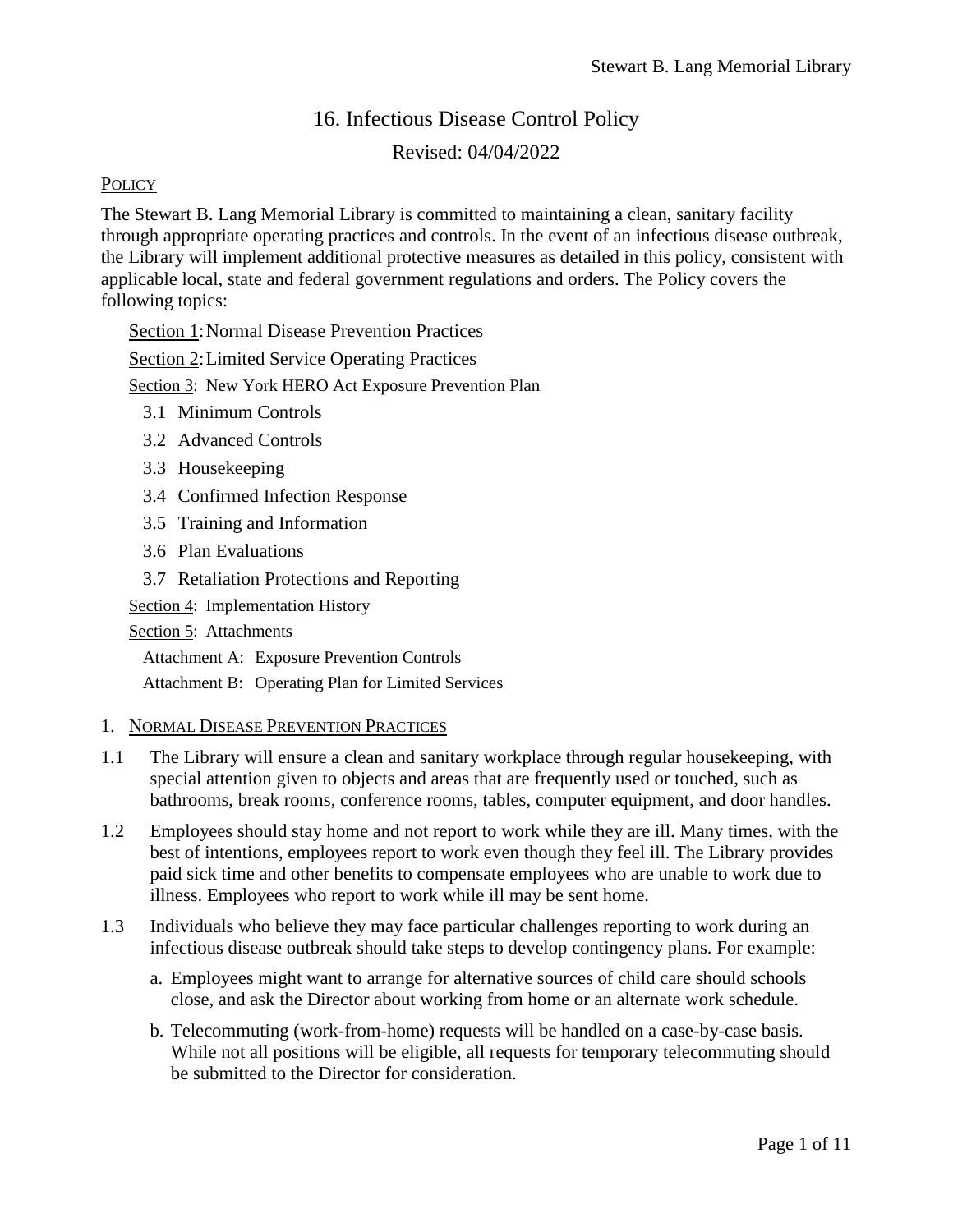- 1.4 If an employee is out sick or shows symptoms, it may become necessary to request supporting information from the employee's health care provider. The Library's policy is to treat any such information as confidential. In furtherance of this policy, any disclosure of such information is in limited circumstances and only as required by law.
- 1.5 If an infectious disease is present or escalating in the community, the Library may choose or be required to implement selected protective measures. Typical protective measures are listed on Attachment A (Exposure Prevention Controls). The selected controls should be designated by a checkmark and explained to employees, and the completed form should be posted prominently in the Library.
- 1.6 All materials needed to implement the selected exposure prevention controls will be obtained, properly stored, and replaced as needed.

#### 2. LIMITED SERVICE OPERATING PRACTICES

In the event of a public health emergency (such as the 2020 COVID-19 pandemic), the Library may decide or be directed to limit operations or close entirely. Attachment B provides operating guidance for closure, limited operations, and phased reopening.

#### 3. NEW YORK HERO ACT EXPOSURE PREVENTION PLAN

This section establishes enhanced controls to be implemented in the event of a declared airborne infectious disease outbreak, as required by the 2021 New York Health and Essential Rights Act (HERO) Act. Enhanced controls will remain in effect until such time as the declared outbreak is officially ended by New York State.

This plan applies to employees, volunteers and trustees of Stewart B. Lang Memorial Library. The Library Director is designated to enforce compliance with the plan and will act as the designated contact unless otherwise noted in this plan.

#### 3.1 Minimum Controls During Designated Outbreaks

In the event of a declared airborne infectious disease outbreak, the Director will implement the minimum controls marked with an asterisk (\*) on Attachment A (Exposure Prevention Controls). The form should be completed, explained to employees, and posted prominently in the Library and on the entry doors.

#### 3.1.1 General Awareness: Individuals may not be aware that they have the infectious disease and can spread it to others. Individuals and visitors should remember to:

- Maintain physical distancing;
- Exercise coughing/sneezing etiquette;
- Wear face coverings, gloves, and personal protective equipment (PPE), as appropriate;
- Individuals limit what they touch;
- Stop social etiquette behaviors such as hugging and hand shaking, and
- Wash hands properly and often.
- 3.1.2 Stay at Home Policy: If an employee develops symptoms of the infectious disease, the employee should not be in the workplace. The employee should inform the designated contact and follow New York State Department of Health (NYSDOH) and Centers for Disease Control and Prevention (CDC) guidance regarding obtaining medical care and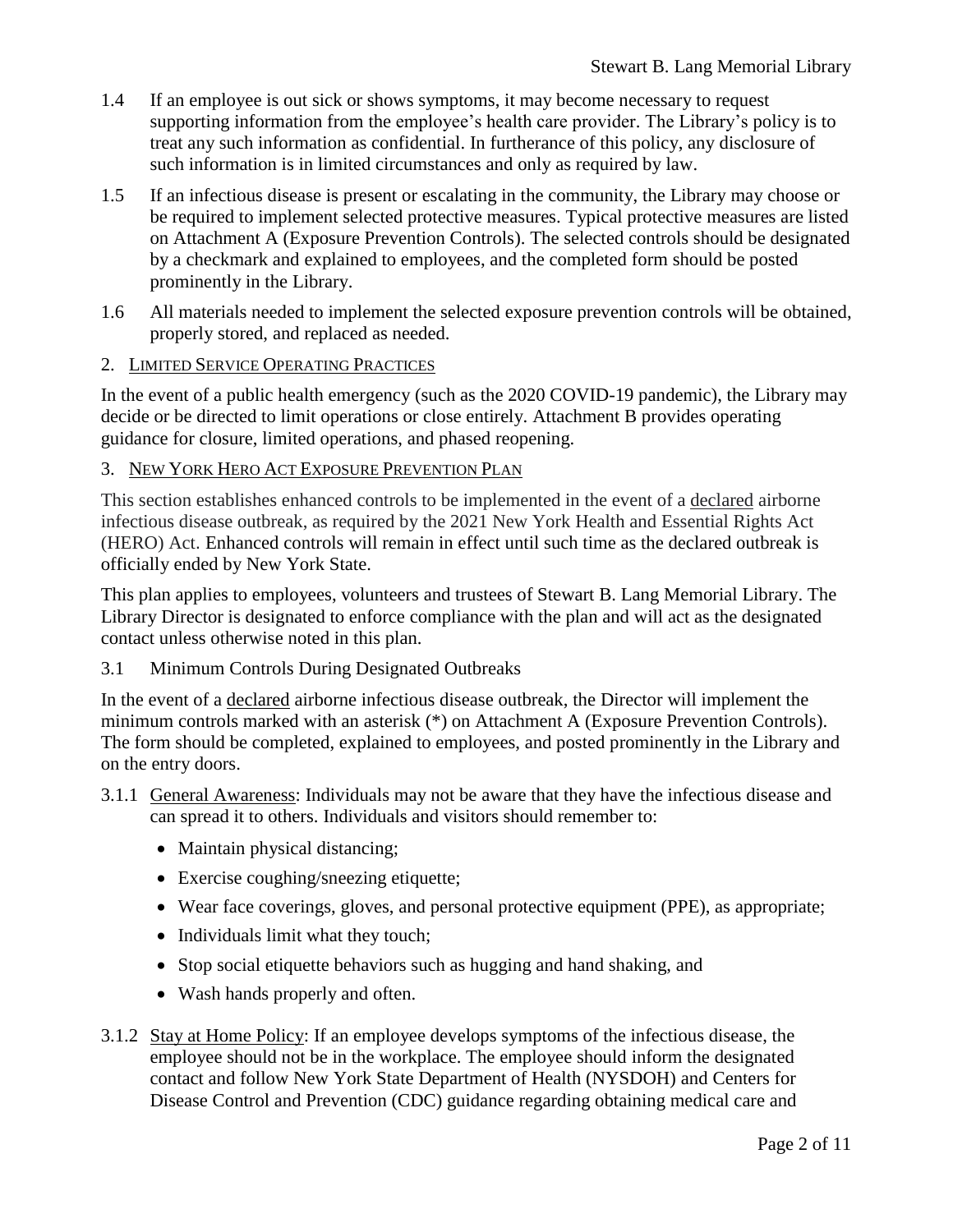isolating. If a member of the employee's household develops symptoms of the infectious disease, the same process should be followed as above.

- 3.1.3 Health Screening: Employees and all visitors will be screened for symptoms of the infectious disease upon their arrival. Employees are to self-monitor throughout their shift and report any new or emerging signs or symptoms of the infectious disease to the designated contact. An employee showing signs or symptoms of the infectious disease should be removed from the workplace and should contact a healthcare professional for instructions. The health screening elements will follow guidance from NYSDOH and CDC guidance, if available.
- 3.1.4. Face Coverings: To protect coworkers, employees will wear face coverings throughout the workday to the greatest extent possible. Face coverings and physical distancing should be used together whenever possible. Face coverings must cover the nose and mouth, and fit snugly but comfortably against the face. Face coverings must not create a hazard, e.g. have features could get caught in machinery or cause severe fogging of eyewear. Face coverings must be kept clean and sanitary and changed when soiled, contaminated, or damaged. Any and all visitors will abide to these requirements as well for the duration of their visit.
- 3.1.5 Physical Distancing: Physical distancing will be followed as much as feasible. Avoid unnecessary gatherings and maintain a distance of at least six feet from each other (or as recommended by NYSDOH/CDC for the infectious agent). Use a face covering when physical distance cannot be maintained. In situations where prolonged close contact with other individuals is likely, use the following control methods:
	- Restricting or limiting member or visitor entry;
	- Limiting occupancy;
	- Allowing only one person at a time inside small enclosed spaces with poor ventilation;
	- Reconfiguring workspaces;
	- Physical barriers;
	- Signage;
	- Floor markings;
	- Telecommuting;
	- Remote meetings;
	- Preventing gatherings;
	- Restricting travel;
	- Delivering services curb-side pickup or ensuring social distancing practices are followed;
	- Quarantining member library materials and returns;
- 3.1.6 Hand Hygiene: To prevent the spread of infection, employees and visitors should wash hands with soap and water for at least 20 seconds or use a hand sanitizer with at least 60% alcohol to clean hands, BEFORE and AFTER:
	- Touching your eyes, nose, or mouth;
	- Touching your mask;
	- Entering and leaving a public place;
	- Touching an item or surface that may be frequently touched by other people, such as door handles, tables, gas pumps, shopping carts, or electronic cashier registers/screens; and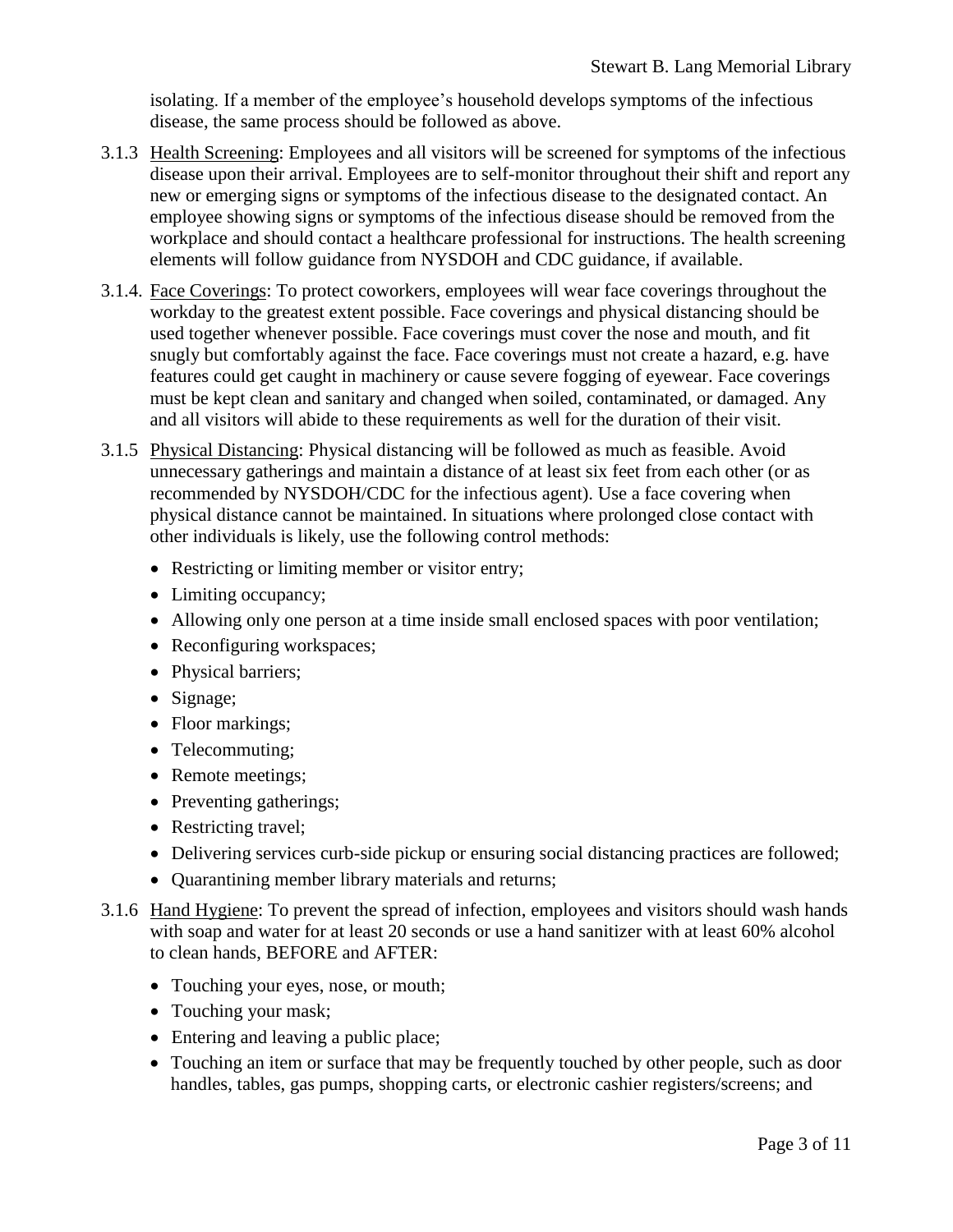- Because hand sanitizers are less effective on soiled hands, whenever possible wash hands rather than using hand sanitizer when your hands are soiled.
- 3.1.7 Cleaning and Disinfection**:** See Section 3.3.
- 3.1.8 Respiratory Etiquette: Because infectious diseases can be spread by droplets expelled from the mouth and nose, employees and visitors should exercise appropriate respiratory etiquette by covering nose and mouth when sneezing, coughing or yawning.
- 3.1.9 Special Accommodations for Individuals with Added Risk Factors: Some employees, due to age, underlying health condition, or other factors, may be at increased risk of severe illness if infected. Please inform your supervisor or the HR department if you fall within this group and need an accommodation.
- 3.2 Advanced Controls During Designated Outbreaks

When the minimum controls alone may not provide sufficient protection, the advanced controls described below may be implemented as deemed necessary by the Director and the Library Board, or as recommended or required by local, state or federal authorities.

The Director will implement selected advanced controls by checking additional line items on Attachment A (Exposure Prevention Controls). The completed form should be explained to employees and posted prominently in the Library and on the entry doors.

#### 3.2.1 Elimination:

- Not accepting returned member materials,
- Closing office all staff works remotely.
- 3.2.2 Engineering Controls: Appropriate controls to contain and/or remove the infectious agent, prevent the agent from being spread, or isolate the worker from the infectious agent.
	- General Ventilation: No air recirculation
	- Natural Ventilation: Opening outside windows and doors.
	- Modify common area layouts, by rearranging or removing fixtures, so that employees are socially distant from each other.
- 3.2.3 Administrative Controls: Policies and work rules used to prevent exposure, based on operations and changing circumstances surrounding the infectious disease.
	- Daily health screenings of all persons entering the office;
	- Increasing the space between workers;
	- Disinfecting procedures for specific operations;
	- Employee training;
	- Identify and prioritize job functions that are essential for continuous operations;
	- Cross-train employees to ensure critical operations can continue during worker absence;
	- Limit the use of shared work stations:
	- Post signs reminding employees of respiratory etiquette, masks, handwashing;
	- Provide clearly designated entrance and exits;
	- Provide additional short breaks for hand washing and cleaning;
	- Reduce occupancy by limiting the number of employees/members/visitors permitted in the store at any one time;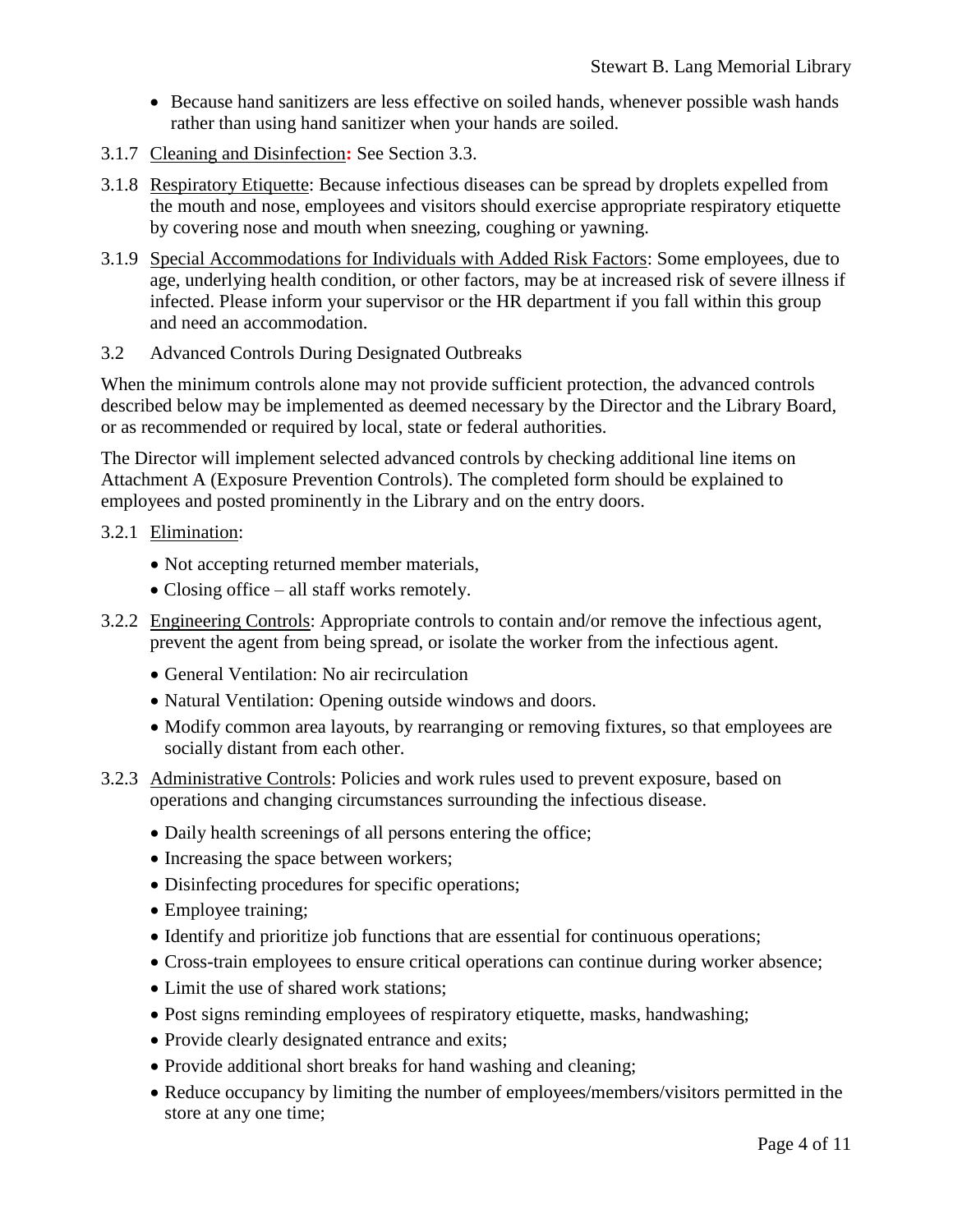- Deny admission to individuals who do not wear face coverings;
- Provide disinfecting wipes for employees/members and encourage them to wipe off surfaces that they touch, such as door handles to minimize worker exposure;
- If accepting returned library materials, quarantine upon receipt;
- 3.2.4 Personal Protective Equipment (PPE): If deemed necessary, PPE will be provided, used and maintained in a sanitary and reliable condition at no cost to the employee. The PPE provided will be based on a hazard assessment for the workplace. Used PPE will be disposed of properly in a designated trash receptacle to prevent possible spread of contamination. The following PPE are anticipated to be used:
	- Disposable masks/face coverings
	- Disposable gloves
	- Hand sanitizer
	- Disposable sanitizing wipes
	- Other PPE as requested or needed
- 3.3 Housekeeping During Designated Outbreaks
- 3.3.1 Objects that are touched repeatedly by multiple individuals, such as door handles, light switches, water faucet handles, computers, phones, or other equipment/electronics must be cleaned frequently with an appropriate disinfectant. Surfaces that are handled less often, or by fewer individuals, may require less frequent disinfection.
- 3.3.2 Disinfectants and other cleaning materials will be selected based on recommendations by the CDC and the compiled lists of approved disinfectants that are effective against many infectious agents (see dec.ny.gov and epa.gov/pesticide-registration/selected-epa-registereddisinfectants) by the New York State Department of Environmental Conservation (NYSDEC) and the Environmental Protection Agency (EPA).
- 3.3.3 Normal housekeeping duties and schedules will continue to be followed during an infectious disease outbreak, to the extent practicable and appropriate consistent with NYSDOH and/or CDC guidance in effect at the time. However, increased disinfection of high traffic areas will be conducted at the end of each day by staff.
- 3.3.4 Liners will be used in trash containers. Empty the containers often enough to prevent overfilling. Do not forcefully squeeze the air out of the trash bags before tying them closed. There will be designated trash containers for used masks/face coverings, disposable gloves, and tissues/wipes.
- 3.3.5 If an employee develops symptoms of the infectious disease at work, the area will be isolated in accordance with guidance issued by NYSDOH or the CDC, before cleaning and disinfecting the sick employee's work area. This delay will allow contaminated
- 3.4 Confirmed Infection Response During Designated Outbreaks
- 3.4.1 If an actual or suspected infectious disease case occurs at work, the Director or designee will:
	- Instruct the sick individual to wear a face covering, leave the worksite, and follow local, NYSDOH and CDC guidance;
	- Inform other affected individuals and implement additional actions as required.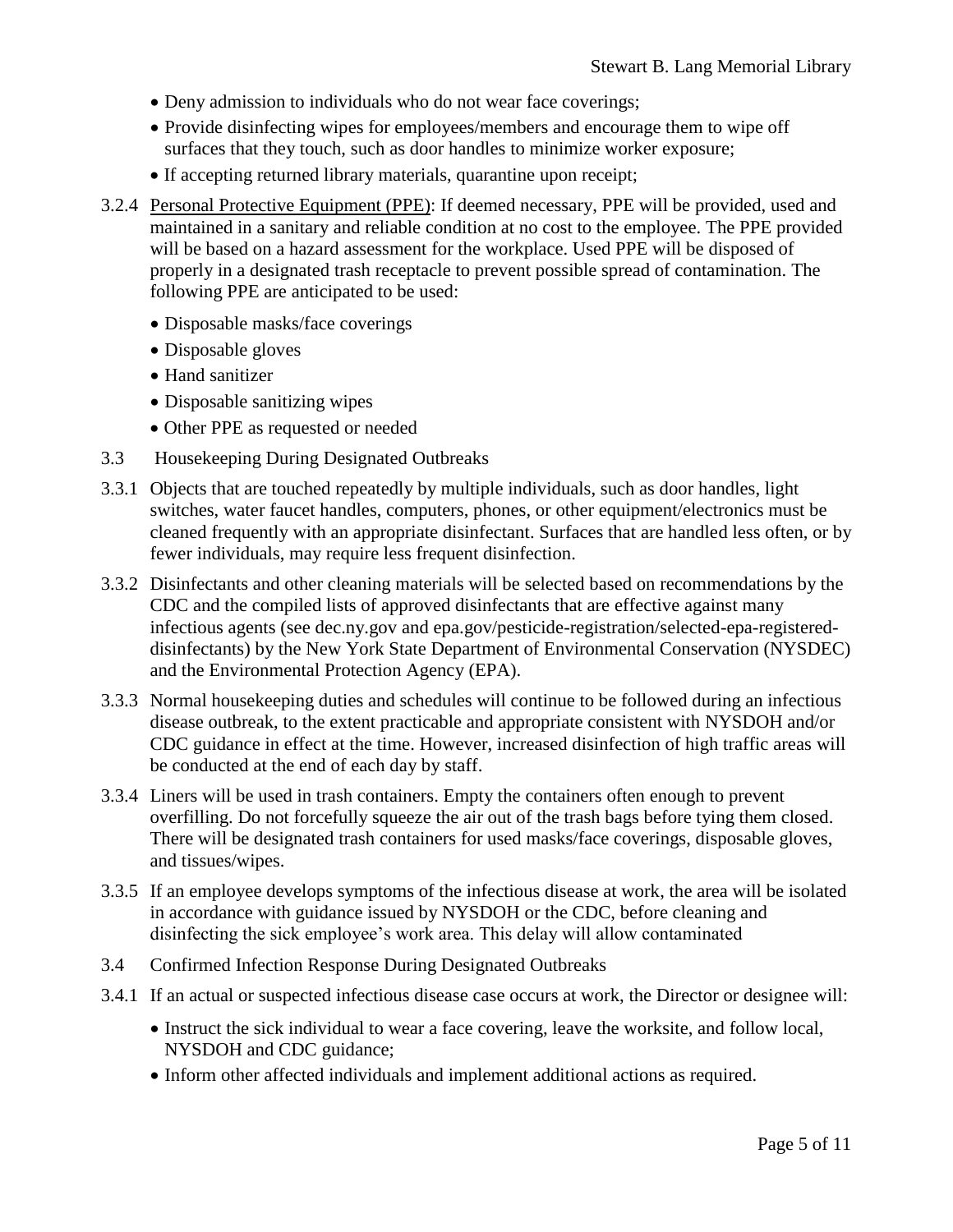- 3.5 Training and Information
- 3.5.1 The Library will verbally inform all employees of the existence and location of this Plan, the circumstances under which it can be activated, the infectious disease standard, employer policies, and employee rights under the New York State HERO Act.
- 3.5.2 When this plan is activated, all personnel will receive training which will cover all elements of this plan and the following topics:
	- The infectious agent and the disease(s) it can cause;
	- The signs and symptoms of the disease;
	- How the disease can be spread;
	- An explanation of this Exposure Prevention Plan;
	- The activities and locations at our worksite that may involve exposure to the infection;
	- The use and limitations of exposure controls
	- A review of the standard, including employee rights under Labor Law, Section 218-B.
- 3.5.3 The training will be:
	- Provided at no cost to employees. If training during normal work hours is not possible, employees will be compensated for the training time.
	- Appropriate in language, content and vocabulary; and
	- Verbally provided in person or through telephonic, electronic, or other means.
- 3.6 Plan Evaluations

The employer will review and revise the plan periodically, upon activation of the plan, and as often as needed to keep up-to-date with current requirements.

3.7 Retaliation Protections and Reporting of Violations

No employer, or his or her agent, or person, acting as or on behalf of a hiring entity, or the officer or agent of any entity, business, corporation, partnership, or limited liability company, shall discriminate, threaten, retaliate against, or take adverse action against any employee for exercising their rights under this plan, including reporting conduct the employee reasonably believes in good faith violates the plan or airborne infectious disease concerns to their employer, government agencies or officials or for refusing to work where an employee reasonably believes in good faith that such work exposes him or her, other workers, or the public to an unreasonable risk of exposure, provided the employee, another employee, or representative has notified the employer verbally or in writing, including electronic communication, of the inconsistent working conditions and the employer's failure to cure or if the employer knew or should have known of the consistent working conditions.

Notification of a violation by an employee may be made verbally or in writing, and without limitation to format including electronic communications. To the extent that communications between the employer and employee regarding a potential risk of exposure are in writing, they shall be maintained by the employer for two years after the conclusion of the designation of a high risk disease from the Commissioner of Health, or two years after the conclusion of the Governor's emergency declaration of a high risk disease. Employer should include contact information to report violations of this plan and retaliation during regular business hours and for weekends/other nonregular business hours when employees may be working.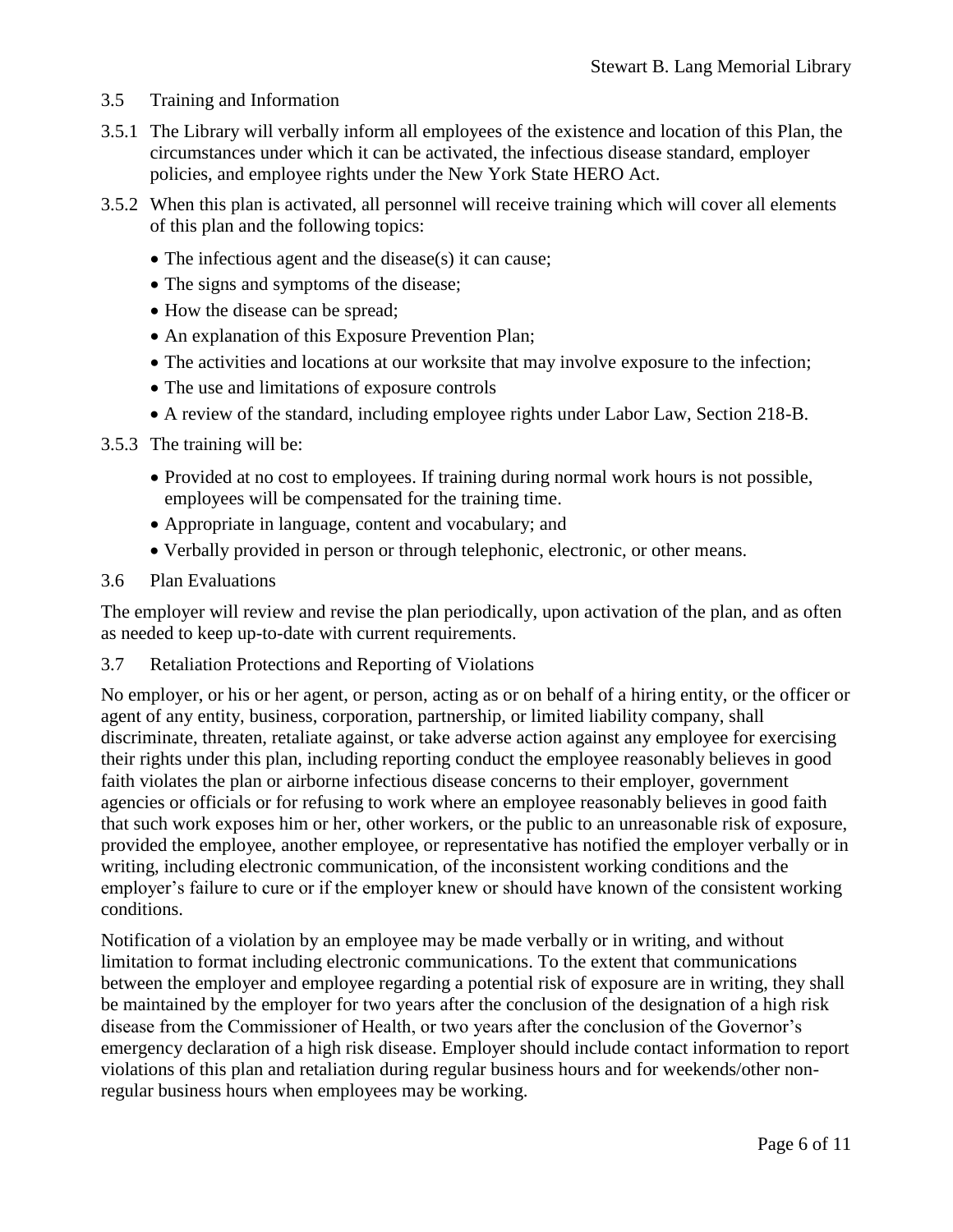### 4. IMPLEMENTATION HISTORY

- 03/15/2020: Library closed by NYS due to the COVID-19 Pandemic
- 06/01/2020: Library began offering curbside pick-up
- 07/06/2020: Library began phasing in additional limited services
- 05/06/2021: Governor signed the HERO Act
- 09/06/2021: Governor declared an outbreak due to the COVID-19 Pandemic
- 03/17/2022: Governor ended the declared COVID-19 outbreak

## 5. ATTACHMENTS

Attachment A: Exposure Prevention Controls

Attachment B: Operating Plan for Limited Services

#### REVISIONS:

Adopted: 06/01/2020 Revised: 07/06/2020 Revised: 08/02/2021 Revised: 10/04/2021 Revised: 04/04/2022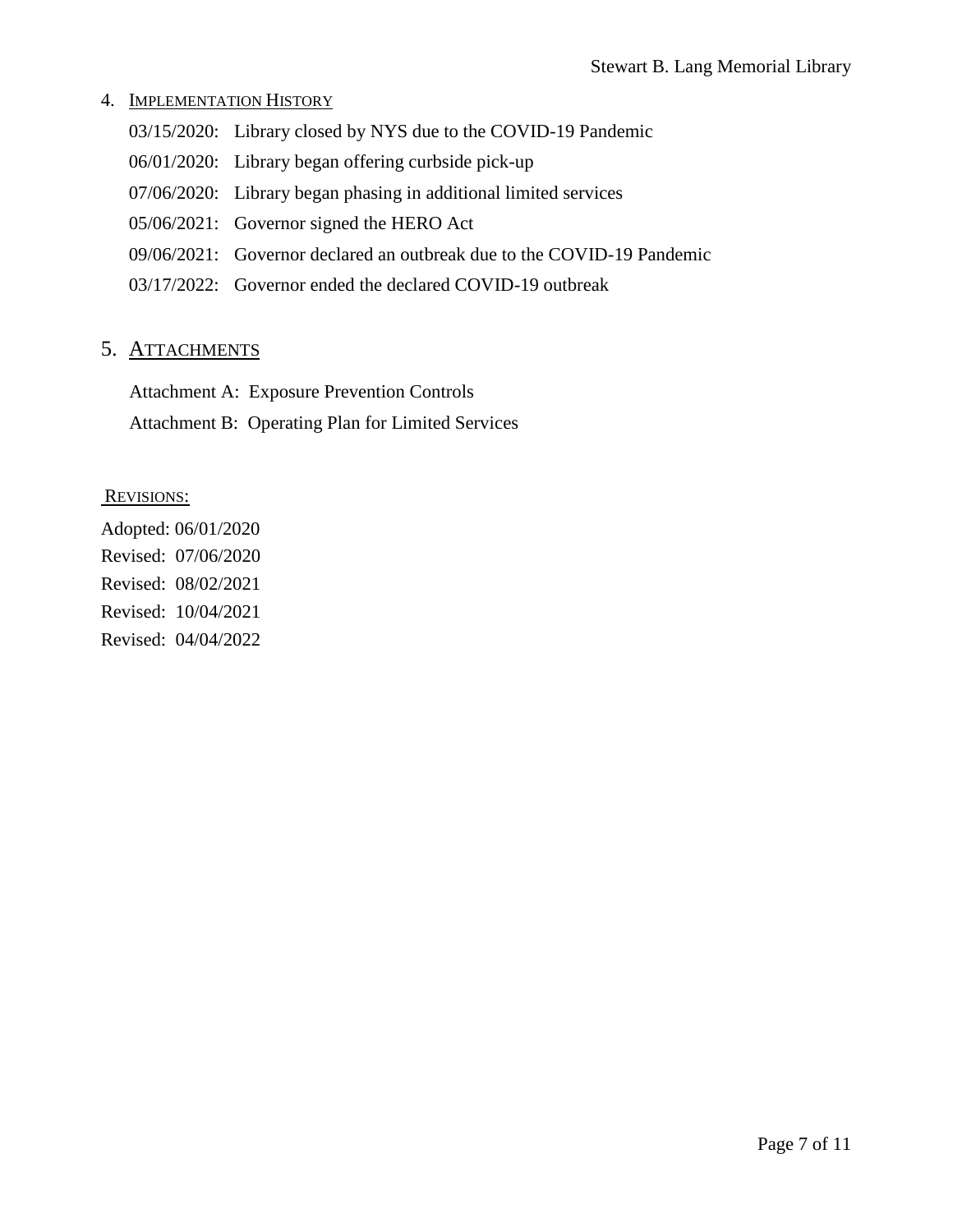# EXPOSURE PREVENTION CONTROLS *Infectious Disease Control Policy (Attachment A)*

POSTING DATE: \_\_\_\_\_\_\_\_\_\_\_\_\_\_\_\_\_\_\_

# $\boxtimes$  INDICATES CONTROLS THAT ARE CURRENTLY IN EFFECT

| $\ast$                      | Staff health screening at start of shift (per NYSDOH & CDC guidance) |
|-----------------------------|----------------------------------------------------------------------|
| ∗                           | Visitor health screening upon entry (per NYSDOH & CDC guidance)      |
| $\ast$                      | Maintain physical distancing (6 feet) and limit social contact       |
| $\ast$                      | Patrons & visitors requested to wear face masks                      |
| $\ast$                      | Staff required to wear face masks                                    |
| $\ast$                      | Use hand sanitizer (provided) upon entering building                 |
| $\ast$                      | Staff required to frequently wash hands or use hand sanitizer        |
| ∗                           | Staff frequently disinfects regularly touched objects and surfaces   |
| ∗                           | Increased end-of-day disinfection of high traffic areas              |
|                             | Library is closed to patrons & visitors                              |
|                             | Library is closed to staff                                           |
| $\mathcal{L}_{\mathcal{A}}$ | Restroom is closed                                                   |
| $\Box$                      | Library occupancy is limited to _______ persons                      |
|                             | Services limited to curb-side pickup of reserved materials           |
|                             | Services limited to inside pickup of reserved materials              |
|                             | Drop box is closed, no material returns accepted at this time        |
|                             | Return materials via drop box only (no inside material returns)      |
|                             | Returned materials will be quarantined for ______ days               |
|                             | Use back door for entry (front door is locked to control access)     |
| $\mathcal{L}_{\mathcal{A}}$ | Ring back entrance doorbell for building entry                       |
| $\Box$                      | Obey posted signage including floor markings                         |
|                             | Browsing of shelves by Staff only (patrons required to ask for help) |
|                             | No computer use at this time (WiFi available in parking lot)         |
|                             | Computer use by reservation only (WiFi available in parking lot)     |

*\*Mandatory minimum controls required during a Declared Outbreak*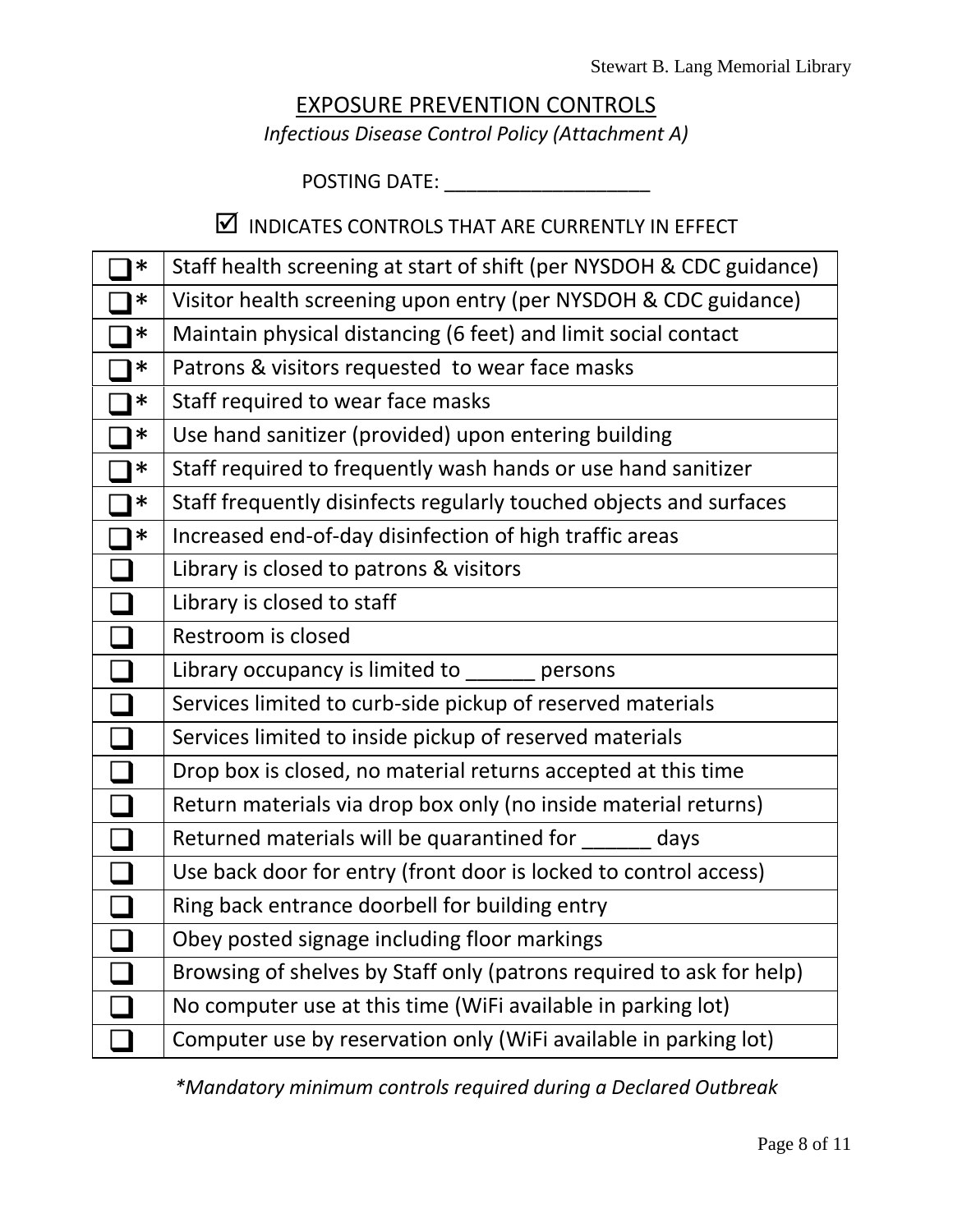# OPERATING PLAN FOR LIMITED SERVICES *Infectious Disease Control Policy (Attachment B)*

## 1. POLICY

Decisions regarding library closure, service limitations, and gradual restoration of full services may be subject to local, state and federal laws, rules and executive orders, as well as directions provided through the State Education Department and the Finger Lakes Library System (FLLS).

Authority to adopt these measures is found in the library's charter and bylaws, New York Education Law Sections 255, 260, 226, 8 NYCRR 90.2, and Article 2 of the Not-for-profit corporation law.

### 2. REOPENING PROCEDURES

- 2.1 When authorized by the governing authorities and approved by the Library Board, reopening will begin with only staff in the building, preparing the library to start offering limited services. Occupancy will be limited as required.
- 2.2 The Director will complete and post Attachment A (Exposure Prevention Controls), and update the posting as required to maintain a safe working environment.
- 2.4 Staff will log in and out for their work day on individual time sheets that will be kept behind the circulation desk.
- 2.7 Cleaning and disinfecting supplies will be provided and readily available to staff. Wipes and disinfectant spray will be positioned near frequently touched objects (copy machine, telephone, fax machine, etc.) so that they may be wiped down after each use.
- 2.8 Desktops and staff work surfaces will be kept clear of nonessential items. Pens, pencils and other similar items will be provided to each staff member and will not be shared. Staff may bring their own food and drink; sharing of food will not be permitted, and any leftovers will be removed at the end of each shift
- 2.9 At the end of each work day or shift change, staff will thoroughly clean library surfaces including the circulation desk, keyboards, mouse, door knobs, bathrooms and other areas of common use. This information will be noted on a cleaning log that will be kept at the circulation desk and updated at each cleaning cycle.
- 2.10 Furniture and equipment that could encourage gathering and socializing will be removed from the main floor patron-accessible areas. Toys, puzzles and other items that multiple people might handle will also be removed to the extent practical.
- 2.11 Appropriate signage and social distancing markers will be posted (taped) around the library and on the floor, especially near the circulation desk.
- 2.12 New acquisitions will be cataloged and made available for patron reservation.
- 2.13 The outside drop box will be made available for return of items previously signed out.
- 2.14 Books returned through the drop box will be collected by library staff and moved directly to a basement quarantine area. Patron access to the basement will not be allowed.
- 2.15 Materials that have passed sufficient time in quarantine (72 hours unless otherwise directed) will be checked back in and shelved or placed in their respective areas.
- 2.16 Any overdue fines that accrued during the quarantine period will be waived. New fines will also be waived at least through the end of 2020.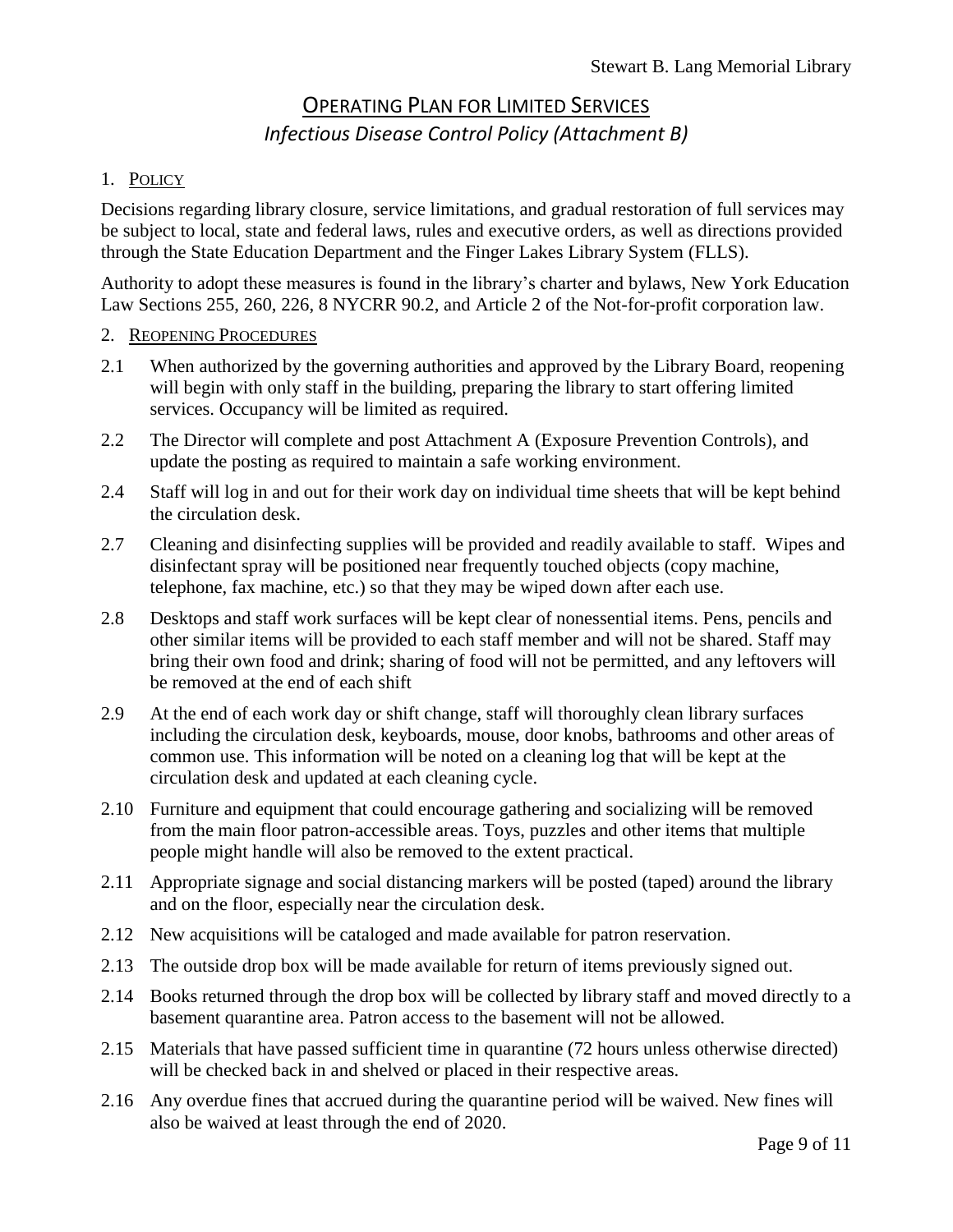- 2.17 If a staff member is suspected or confirmed to have COVID-19, normal activities will be discontinued while the library is cleaned and sanitized in accordance with CDC requirements.
- 3. CURBSIDE PICKUP PROCEDURES
- 3.1 When authorized by governing authorities and approved by the Library Board, the library will begin offering curbside pickup. Patrons will not be allowed inside the library.
- 3.2 While on library property, patrons and visitors will be expected to have face masks, observe social distancing, and wear their face masks when required.
- 3.3 Curbside pickup will be offered only at the rear library entrance. The front door will not be used for curbside pickup.
- 3.4 Hours of operation for curb-side pickup will be limited, as determined by the Director and in compliance with any directions provided by the governing authorities.
- 3.5 Patrons may place hold(s) on available item(s) through the FLLS online catalog, or by calling or emailing the Library
- 3.6 Until FLLS reinstitutes interlibrary loan services, patrons may only place holds on items available at Cato, and the permitted number of sign-outs of existing and new Cato materials may be limited as determined necessary by the Director.
- 3.7 When notified that requested items are available, patrons will come to the library parking lot during open hours and notify the on-duty staff of their arrival by calling, ringing the rear entrance doorbell, or knocking on the door.
- 3.8 The on-duty staff will then bring their items out to them. Staff and patrons will be required to wear face masks during the delivery process.
- 3.9 Patrons may also call, email or text the library to schedule pickup, check holds status, confirm hours open, and for any other inquiry they may have.

#### 4. ADDITIONAL LIMITED SERVICES

- 4.1 The Library may begin phasing in additional limited services:
	- when permitted by governing local, state and federal laws, rules and executive orders;
	- when the Director and staff are comfortable with allowing patrons inside the building; and
	- when authorized by the Library Board.
- 4.2 The relevant provisions of Section 2 (Reopening Procedures) and Section 3 (Curbside Pickup Procedures) will continue to be observed.
- 4.3 Limited services to be offered may include:
	- Continuing availability of curbside pickup as described in Section 3 above;
	- Grab-and-go inside pickup of previously reserved materials;
	- Pre-scheduled use of library computers by a limited number of patrons;
	- Limited browsing and sign-out of shelved materials, as detailed below;
	- Interlibrary loan services when available through FLLS; and
	- Other services as deemed appropriate by the Director in consultation with the Board.